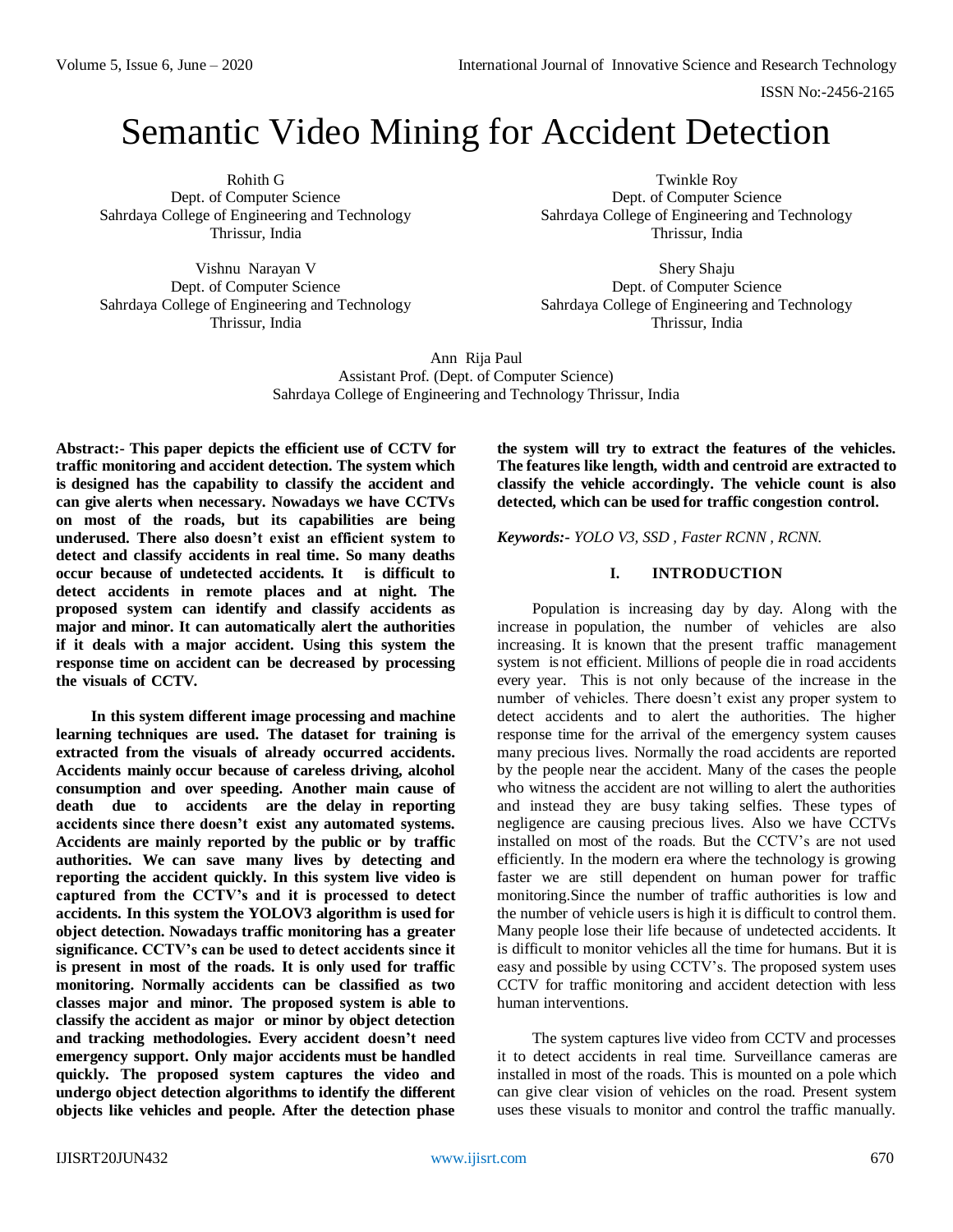There will be control rooms to monitor the CCTV visuals. The number of traffic authorities is less and one person should have to monitor multiple CCTV visuals which is very difficult and not efficient. After the occurrence of an every minute is very critical, every extra minute that it takes for emergency services to arrive can cost a life. So it is necessary to implement a system that can initially detect and track vehicle accidents automatically so that it can be reported to the concerned authorities quickly so that the emergency services can arrive faster to save many lives. The proposed system can detect and classify accidents in real time.

The video which is captured by the surveillance camera undergo a set of image processing and deep learning techniques to create an efficient traffic surveillance system. Frames are detected from the captured video and transformations like foreground and background extraction are carried out to detect the vehicle. After vehicle detection features such as length, width and centroid are extracted for the classification of vehicles. The vehicles are classified as light, medium and heavy weighted vehicles. The count of the vehicles are also detected based on a reference line which can be made use for traffic monitoring. Using this system vehicle attributes such as variation in acceleration, change in position, variation in area and the variation rate of inclination. These attributes are vital for the detection and classification of accidents. We are getting tremendous data from the surveillance camera. It is difficult to store these huge amounts of data for a long time. Hence the data obtained from surveillance cameras must be summarized to efficiently store it for a long time. In this system after detecting accidents we are sending alerts to the authorities with a timestamp. The video will be summarized and only the part of the accident will be saved for future reference. The main merit of this system is that it doesn't include any physical detectors which should be maintained periodically. No additional installments are required on road for the implementation of this system.

#### **II. RELATED WORKS**

There exist different systems for traffic monitoring and accident detection. The latest works are related to apps which can detect car accidents using the internal sensors of the smartphone and sends an emergency notification with the location to pre-selected emergency contacts. This is done using the accelerometer and GPS sensors present in the smartphone. By using this system we can send help as soon as possible. But the main disadvantage of this system is that classification of the accident is not possible. The accident cannot be confirmed by only looking at the sensors inside the smartphone. Alerting authorities on minor accidents can cause problems. Even though these apps are useful it is not efficient. Research is going on for increasing the efficiency of these kinds of apps to detect accidents using smartphone sensors. These types of apps are not suitable for all types of vehicles. In the case of traffic surveillance, another outstanding issue is the speed control on the road. There are different technologies to carry out speed

calculations of different types of vehicles. Doppler radar in down-the-road (DTR) configuration is one of the widely used techniques for speed control on public roads. In DTR configuration, there will be a line of travel of the target vehicle where the beam of the antenna is directed along. Target identification is the main shortcoming of DTR Doppler radar. Doppler radar devices have a wide beam width since they are not target selective, and the speed measurement is erroneous when there occurs the presence of two or more targets in the radar beam.

There are several drawbacks in Doppler radar in downthe-road configuration. To minimize this drawback Doppler radar in across-the-road (ATR) configuration is introduced. Vehicle speed is detected by directing the microwave beam across instead of down or along, the road in this system. When compared with DTR the main advantage over ATR configuration is that the operational area of its beam is reduced. This can drastically reduce the target identification problem. These assumptions become a failure when traffic volume is very denser. The added complexity of an ATR radar is the cosine effect. Radial velocity of the target vehicle can be measured using the Doppler radar. It means that the value which is been measured is the product of the speed of the vehicle and the cosine of the angle between the beam and the direction of motion. The angle should be known so that the radar device will be able to correct the cosine effect. In most of the cases calibration is needed because cosine effect can induce uncertainty to the measurement process.

In order to solve the problem of target identification, laser traffic radars are used in DTR configuration. The narrow beam width of these devices will help to select individual vehicles. The technique behind the measuring of speed using this system is that it uses delay history of a burst of laser pulses. One of the drawbacks of this system is that it has to concentrate on a unique target at a time. It means that different lasers must be used for every road line so that it can control the whole road. In this system the laser pulses would all strike on a flat surface and it would be perpendicular to the path of the light wave. In general the waves strike the front or rear of the vehicle and these surfaces will be irregular. The output obtained here is the reflected laser pulse which is dispersed in time. This is due to the different transit times for different portions of the reflected beam which is also dispersed as angle in some cases. So there occurs a confusion in the measurement because of the multiple reflection from the neighboring objects. The ATR laser system can employ two laser beams which can be operated on the timedistance principle which is not possible in DTR laser devices. There will be horizontal bars to which the lasers are mounted which transmit parallel light beams that are separated by a known distance. The beams are directed across the road which will be perpendicular to the direction of traffic flow and it will be done by the equipment. A vehicle is detected by the beam by sensing the changes in the intensity of light reflected. One of the major limitations of this system is that it can only measure the speed of one target at a specific time and the system fails if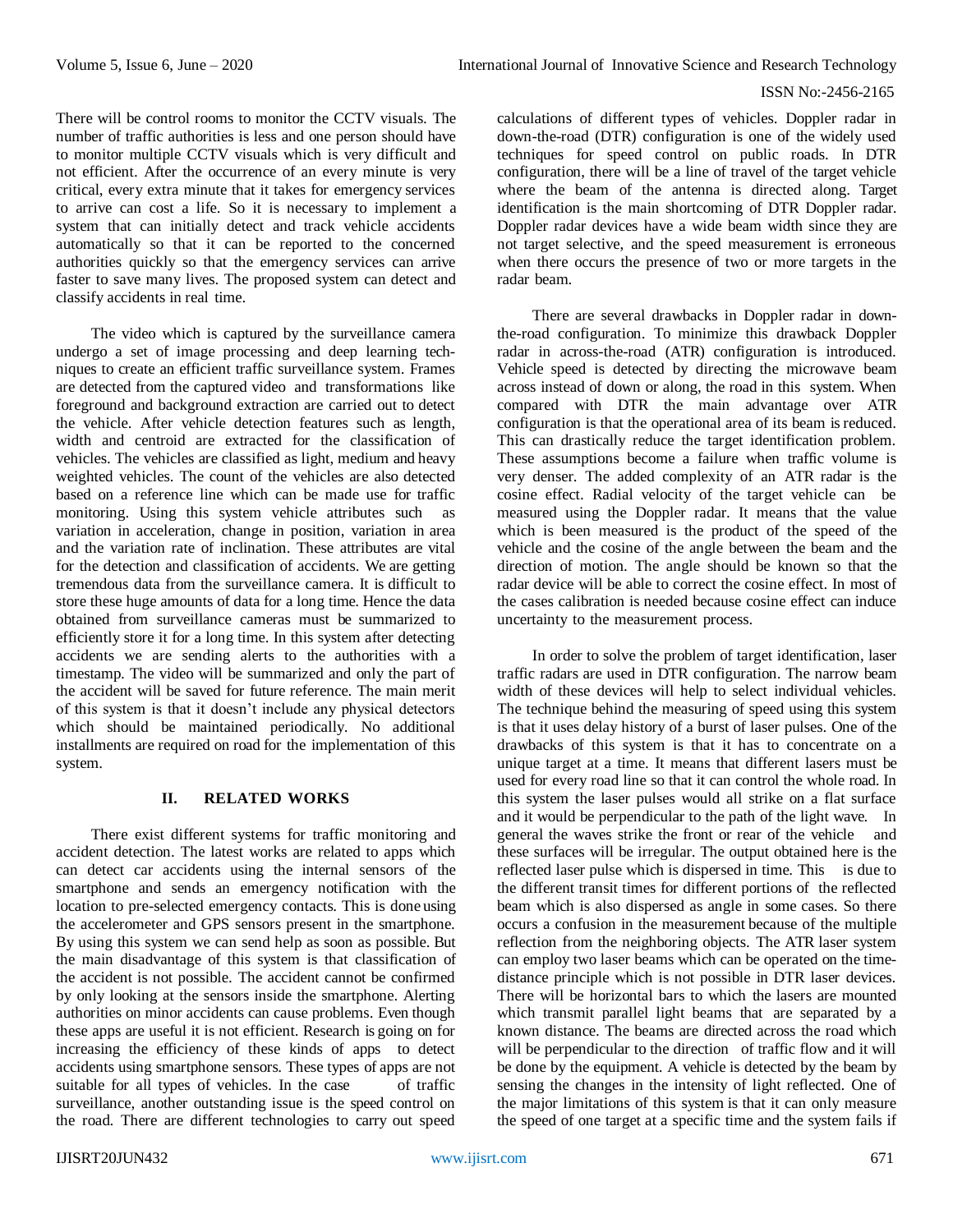two vehicles in adjacent lanes overlap each other.

In order to solve the problem of several vehicles in the radar beam a system called range Doppler is introduced. These systems work on the basis of echoes of vehicles located at different distances to the radar and it can discriminate against them. This is the main advantage of this system over the capabilities of current Doppler or laser traffic radars. They have to concentrate on a unique target at a time. This system is also in development so that the association of each echo or speed measurement to each specific target has yet to be solved. Suppose two targets are located at different road lanes and it could be detected by using the same range bin by the radar. Nowadays camera based systems are used to measure the mean speed. The camera can be used to register the license plate of each and every vehicle that is driven in a stretch which can save transit time. Another camera can be used to repeat the same process. By calculating the distance between both cameras and both transit times it is possible for the system to compute the average velocity of every vehicle. The main disadvantage of this system is that it can only compute the average speed. The top speed of the vehicle cannot be identified. Another alternative solution discovered to solve these problems are collision warning, collision avoidance, and adaptive mono pulse Doppler radar. In this Doppler radar system a mono pulse antenna scheme is introduced in order to track multiple targets. It can generate range, velocity, and azimuth angle output data for each vehicle.

#### **III. PROPOSED SYSTEM**

We propose a novel accident detection and an accident classification model which could detect the accidents and classify the accidents as major or minor and report the accidents based on their priority. The accident detection is based on object detection and tracking methodologies and major and minor accident detection as classification methodology. The alert thus generated will contain the time stamp and camera ID which helps the appropriate authorities to track the location to take the necessary steps to help the ones affected from the accident. Our proposed accident detection model could be easily explained as modules. The Overall proposed system contains four modules. They are object detection and tracking module, feature extraction module, Accident classification module and alert system.

## *A. Object Detection and Tracking*

In order to track the object from the video and extract features from the same, we have to detect the object in each frame of the video and its location in the subsequent frames should be tracked. The bounding box is usually drawn if required around this object detected. It helps the user to visualize the object tracking on the screen and could identify if the object tracking mechanism identifies the object correctly and marks the same. The features like speed, acceleration of the vehicle could be identified with the same.



Fig. 1:- Phases of accident detection and alert

|  | Type                     | <b>Filters Size</b> |                          | Output                          |  |  |
|--|--------------------------|---------------------|--------------------------|---------------------------------|--|--|
|  | Convolutional            | 32                  | $3 \times 3$             | $256 \times 256$                |  |  |
|  | Convolutional 64         |                     |                          | $3 \times 3/2$ 128 $\times$ 128 |  |  |
|  | Convolutional 32         |                     | $1 \times 1$             |                                 |  |  |
|  | $1 \times$ Convolutional | 64                  | $3 \times 3$             |                                 |  |  |
|  | Residual                 |                     |                          | $128 \times 128$                |  |  |
|  | Convolutional            | 128                 | $3 \times 3/2$           | $64 \times 64$                  |  |  |
|  | Convolutional            | 64                  | $1 \times 1$             |                                 |  |  |
|  | 2x Convolutional         | 128                 | $3 \times 3$             |                                 |  |  |
|  | Residual                 |                     |                          | $64 \times 64$                  |  |  |
|  | Convolutional            | 256                 | $3 \times 3/2$           | $32 \times 32$                  |  |  |
|  | Convolutional            | 128                 | $1 \times 1$             |                                 |  |  |
|  | 8x Convolutional         | 256                 | $3 \times 3$             |                                 |  |  |
|  | Residual                 |                     |                          | $32 \times 32$                  |  |  |
|  | Convolutional            | 512                 | $3 \times 3/2$           | $16 \times 16$                  |  |  |
|  | Convolutional            | 256                 | $1 \times 1$             |                                 |  |  |
|  | 8x Convolutional         | 512                 | $3 \times 3$             |                                 |  |  |
|  | Residual                 |                     |                          | $16 \times 16$                  |  |  |
|  | Convolutional            | 1024                | $3 \times 3/2$           | $8 \times 8$                    |  |  |
|  | Convolutional            | 512                 | $1 \times 1$             |                                 |  |  |
|  | 4x Convolutional 1024    |                     | $3 \times 3$             |                                 |  |  |
|  | Residual                 |                     |                          | $8 \times 8$                    |  |  |
|  | Avgpool                  |                     | Global                   |                                 |  |  |
|  | Connected                |                     | 1000                     |                                 |  |  |
|  | Softmax                  |                     |                          |                                 |  |  |
|  |                          |                     | Fig. 2:- Darknet 53 [35] |                                 |  |  |

There are many object detection algorithms based on machine learning as well as deep learning. Machine learning based algorithms are usually based on SVM (Support Vector Ma- chines) and deep learning performs much faster when compared to machine learning models. Convolution Neural networks (CNN) under the deep learning models to detect objects performs faster than the other object detection algorithms. In this project, we propose YOLO V3 CNN based on darknet. It does object detection in real time. When comparing the performance with other object detection algorithms it stood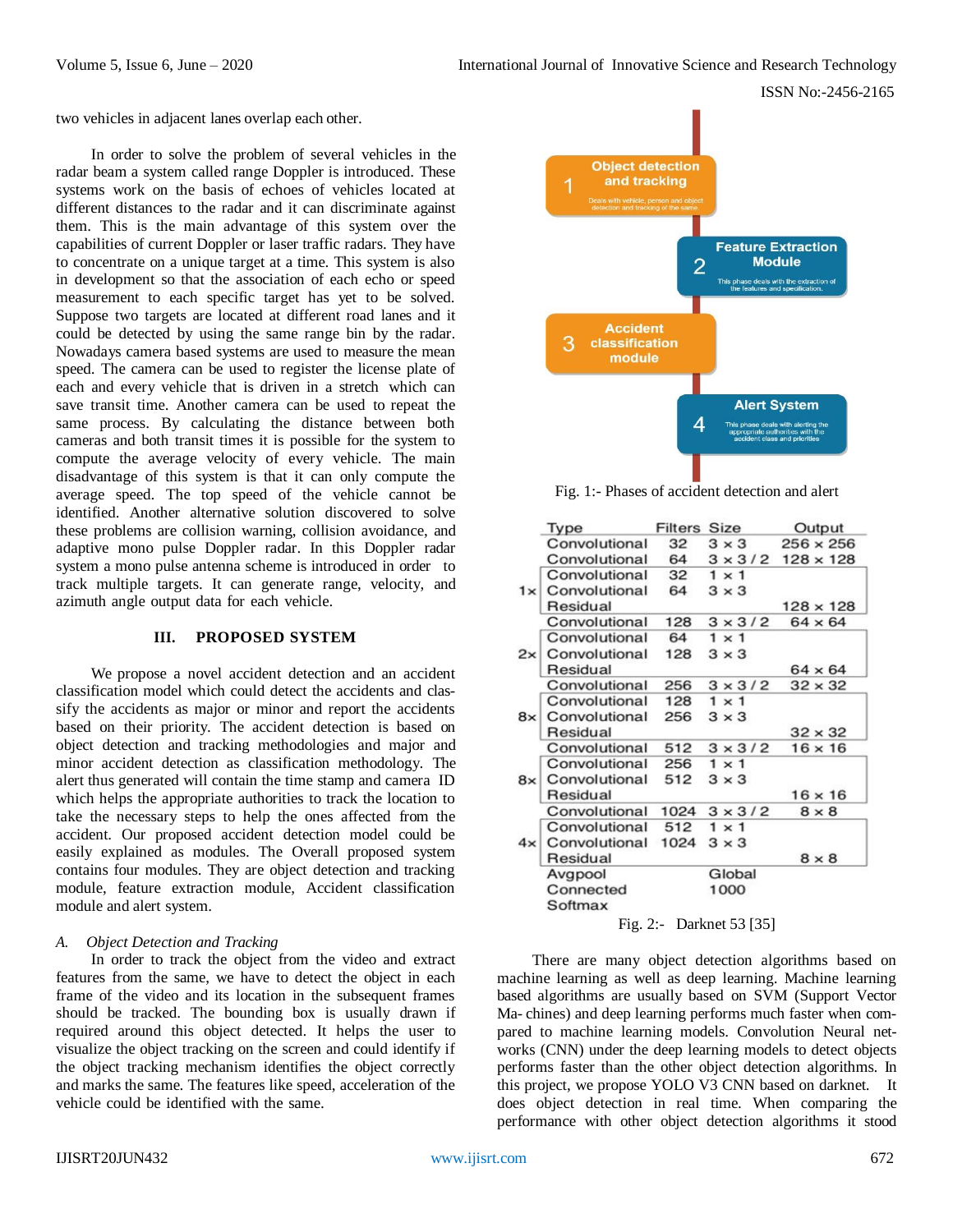high in the case of speed but only an average in the case of accuracy. Instance segmentation performs better than YOLO V3 in terms of accuracy but is slower with average hardware availability. As the high end hardware is still not technically viable for implementing along the existing systems, we stick on to YOLOV3 for object detection.YOLO is a combination of object locator as well as object recognizer. First the object from the given images are located and then the objects located are recognized to determine what object is the same and will group into a class of objects or will be left unidentified. YOLO first divides an image into 13 x 13 small images. The size of these 169 cells will depend on the size of the input given to the YOLO model. Each of these divided cells are responsible for the recognizing of the objects correctly. Each of these divided boxes will predict a confidence value for certain objects. Combining these confidence values together and grouping the boxes back will identify the object and will mark a bounding box based on the coordinates predicted along with an overall confidence value for the predicted object under a class. The technique followed here is non-maximum suppression.

Steps Involved in Training the YOLO V3 model Labeling of dataset (images) Train Test file generation Anchor generation Train model to obtain weight

*1) Labelling of dataset:* : The dataset is a collection of images of the vehicles as well as accidents, damaged vehicles etc. Each of the images have to be labelled under the different class we have created. The labelling is done using a labelling program written in python. We have to mark the bounding box on the objects correctly under the correct class. The number of images under each class should be at least 1000, more the number of labelled images given as input more the accuracy. After generating the images, the python program will create a file for each image which will contain the bounding box of the objects under different classes. These files along with the images will be used in the upcoming steps. The files could be in XML PASCAL format or may be in normal text files. YOLO V3 supports both the file types and processing could be done based on any of the two file types.



Fig. 3:- Labelling of vehicles



Fig. 4:- Labelling of accident

- *2) Train Test Split:* The labelled data should be split into training and testing sets. Training set is used to train the model and the testing set will be used to check the accuracy of the model that we have trained. The testing and training split value could be in any way. In our case we set 80 percent as the training data and the rest 20 percent as the testing dataset. This will create two folders with each type of images along with its corresponding label text or Pascal file in the folders.
- *3) Anchor generation:* Anchor generation is done based on the clustering of all the width and height of the input images that we have given and it will cluster all the images into a certain width and height ratio. So instead of predicting a wide range of width and height ratio YOLOV3 will limit the the object detection to the clustered classes of width height ratio. The labelled images along with the labelled data files are given as input in this step and the output will be 2 aggregated final values. These values will be used in the training phase.
- *4) Training Model :* The configuration file is changed with the anchor, filters and class. The number of classes is known.
	- *B.* already. Filters are calculated from an equation and the anchor values are already obtained in the above step. After editing the configuration file the dataset is ready for training. We train our model using google colab using the GPU of the specifications 1xTesla K80 , compute 3.7, having 2496 CUDA cores , 12GB GDDR5 VRAM. After training of the model the output is a weight file. We will use this weight file generated in the upcoming steps in order to perform object detection.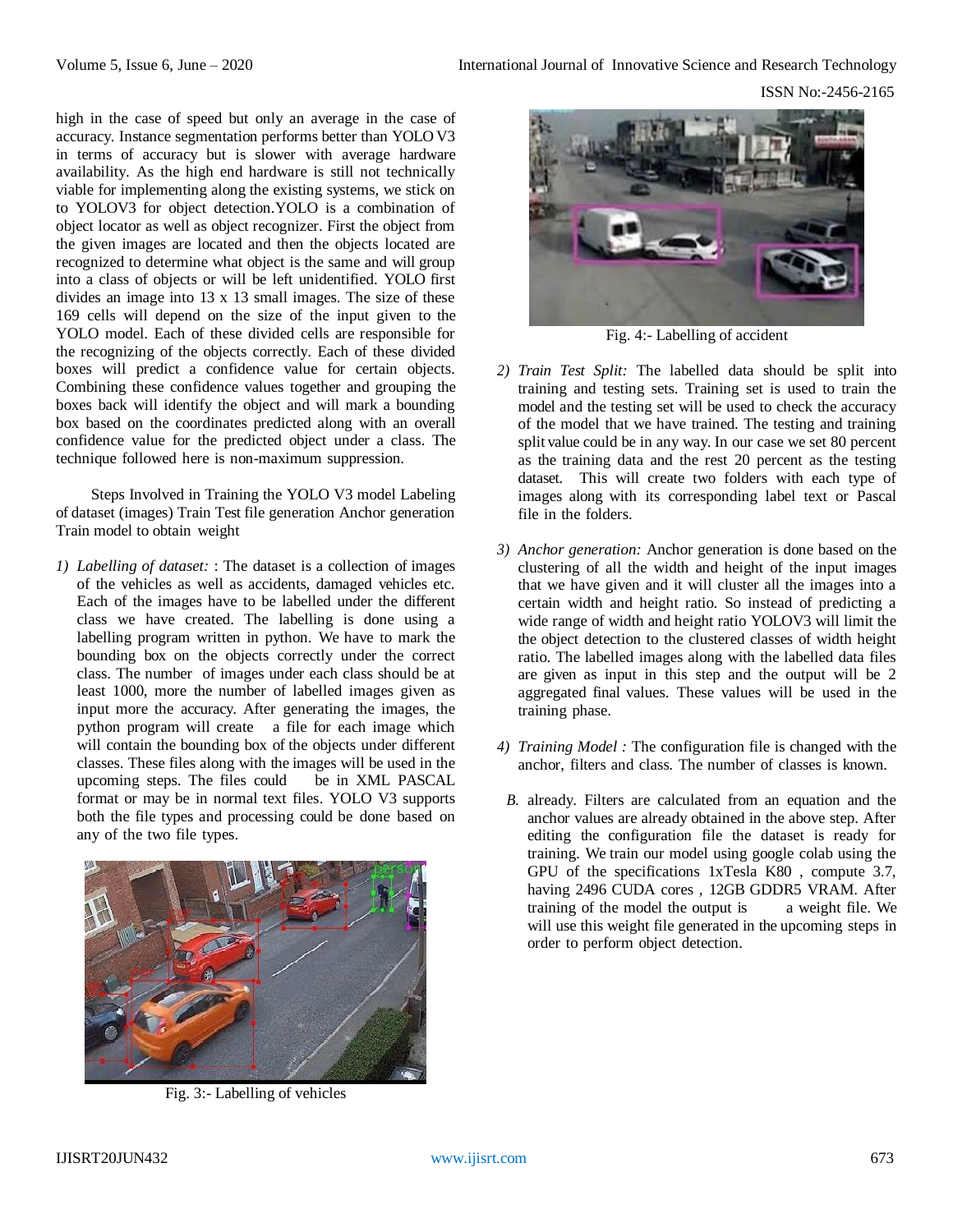ISSN No:-2456-2165



Fig. 5:- training of dataset

The initial weight generation training phase will consume time. It may last for hours but once the final weight is trained the object detection could be done in real time. The live stream videos of 30 fps (frames per second) could be given as input and the same could be processed in real-time and the objects could be detected. The bounding box prediction is the prediction of the center and the x and y values which will generate the same. The object is tracked in each of the frames one after the other. This is done by tracking the centroid of the object detected and marking the movement of the centroid of the objects. Using this technique the path of the movement of the object could be easily detected. The speed also could be easily calculated from the distance travelled by the centroid of the object and the time taken for the same. Thus various parameters could be obtained from the same. YOLOV3 convolutional neural network is thus a combination of the object locator and classifier.

|                           | backbone                   | AP   | AP <sub>50</sub> | $AP_{75}$ | AP <sub>S</sub> | $AP_M$ | AP <sub>L</sub> |
|---------------------------|----------------------------|------|------------------|-----------|-----------------|--------|-----------------|
| Two-stage methods         |                            |      |                  |           |                 |        |                 |
| Faster R-CNN+++ [5]       | ResNet-101-C4              | 34.9 | 55.7             | 37.4      | 15.6            | 38.7   | 50.9            |
| Faster R-CNN w FPN [8]    | ResNet-101-FPN             | 36.2 | 59.1             | 39.0      | 18.2            | 39.0   | 48.2            |
| Faster R-CNN by G-RMI [6] | Inception-ResNet-v2 [21]   | 34.7 | 55.5             | 36.7      | 13.5            | 38.1   | 52.0            |
| Faster R-CNN w TDM [20]   | Inception-ResNet-v2-TDM    | 36.8 | 57.7             | 39.2      | 16.2            | 39.8   | 52.1            |
| One-stage methods         |                            |      |                  |           |                 |        |                 |
| YOLOv2 [15]               | DarkNet-19 <sup>[15]</sup> | 21.6 | 44.0             | 19.2      | 5.0             | 22.4   | 35.5            |
| SSD513 [11, 3]            | ResNet-101-SSD             | 31.2 | 50.4             | 33.3      | 10.2            | 34.5   | 49.8            |
| DSSD513 [3]               | ResNet-101-DSSD            | 33.2 | 53.3             | 35.2      | 13.0            | 35.4   | 51.1            |
| RetinaNet <sup>[9]</sup>  | ResNet-101-FPN             | 39.1 | 59.1             | 42.3      | 21.8            | 42.7   | 50.2            |
| RetinaNet [9]             | ResNeXt-101-FPN            | 40.8 | 61.1             | 44.1      | 24.1            | 44.2   | 51.2            |
| YOLOv3 608 × 608          | Darknet-53                 | 33.0 | 57.9             | 34.4      | 18.3            | 35.4   | 41.9            |

Table 1:- Comparison of Yolov3 With Other State-Of-The-Art-Models [35]

YOLOV3 will predict the objects faster than SSD but SSD stands a bit higher in terms of accuracy. When comparing with other algorithms YOLOV3 will rank higher in terms of speed. A comparison between the performance of different algorithms on the COCO dataset is shown in the below figure.



Fig. 6:- Algorithm performance comparison on the COCO dataset [34]

YOLOV3 Could identify the objects, classify the same and could give their moving coordinates also if they do but if two objects of the same class come into the frame YOLOV3 face issues in tracking the same. In our case, we need to identify each vehicles uniquely and its parameters have to extracted and stored. We cannot attain this from the direct output of the YOLOV3, thus we need to track the objects uniquely and an ID is to be given for the same.

The case of vehicles on the road, thousands of vehicles pass under the same surveillance camera. These same vehicles might pass through many other cameras. Thus in order to provide a unique ID for the same, it's better to give a camera ID, Class ID and time stamp for creating a unique ID. The final ID will look similar to Eg: CAM23 Car3 13:16:17:10 03:04:2020 , thus with the help of the camera ID the location of the camera could be identified, The vehicle if more than one enters to the frame each vehicle under the same class will be numbered. The time stamp will contain the time in 24 hour format and the date of the tracked object. Thus we could uniquely identify the vehicles. If we need to track the same vehicles under different traffic surveillance videos the same could be done by aggregating the values together and finally attaining a result. Thus after tracking the objects uniquely now we have to extract features from the same.

## *C. Feature Extraction Module*

In the feature extraction module the required features are extracted from the set of features. The informations such as overlapping between vehicles, stopping, velocity, differential motion vector of vehicles, and direction of each vehicle are mainly considered. if more than one vehicle are detected in a frame, we cannot consider single object features. In this case each pair of objects are considered and above mentioned factors are examined and calculate the probability of accidents.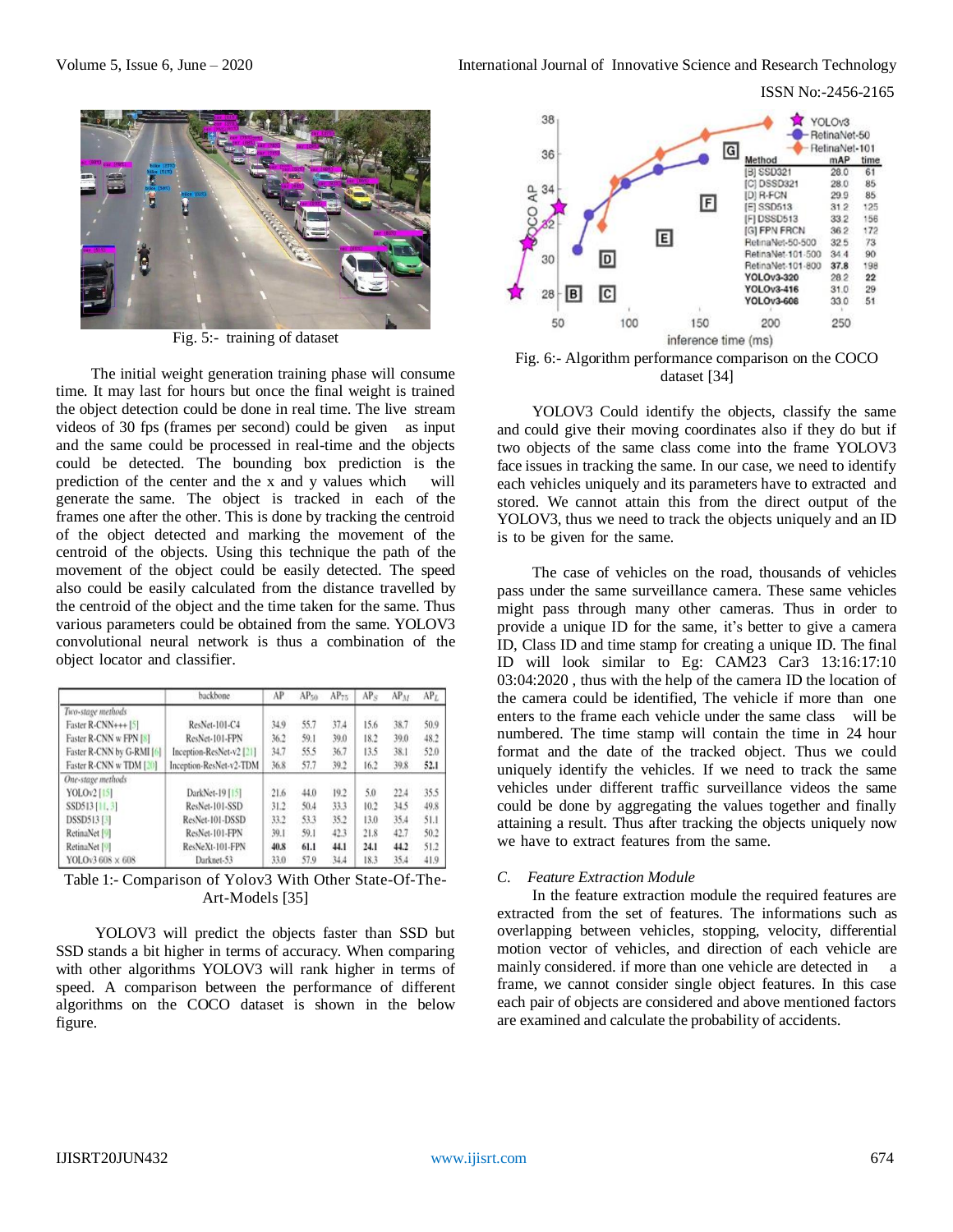- *1) The basic information of object:* Initially all the basic information about the vehicle which is our object has to be extracted. These are obtained when tracking using YOLO V3 model and also by comparing the current frame and previous frame. The information obtained includes object ids, left, top coordinates, right, bottom coordinates, and  $center(x, y)$  coordinates.
- *2) The overlap of objects:* In accident detection the overlapping feature is important. This can be obtained by comparing the left, right, top, and bottom coordinates of objects. If the left and right coordinates of a vehicle are in between the left or right of the other vehicle, then they are overlapped.
- *3) The stop of objects:* The vehicles usually stop after an accident. So stopping vehicles can be considered as a factor. This feature can be estimated by comparing the difference between current coordinates and previous coordinates.
- *4) Velocity :* The variation in velocity before and after the occurrence of accidents can be used. The average speed of a vehicle at a general intersection is 60 90km/h. Based on this we classify the velocity into three states such as fast, normal, and slow.
- *5) Direction:* The direction between vehicles before and after helps to classify the collisions into broadside collision, a head-on collision, and a rear-end collision. This is calculated by finding the difference of center of the vehicle detected before and after the collision.
- *6) Differential motion vector :* This facility helps in identifying the risks at the crossroads. Speed and direction of vehicle are identified before and after accidents. This is because both speed and direction change due to external force during accidents. The trio of features have three discrete values, such as up-down, up and rest, which represent the difference velocity vectors between past and present time. Upstate means differential motion vectors compared to the previous period. An up-down state means reducing the differential motion vectors after the upstate and the rest state. Fig. 2 compares the contrast speed and hazard of the two objects. The differential motion vector and the crash express the dotted line and line, respectively. Spontaneous upward movement means the variation and risk of a moving vector. We can examine the differential speed vector before and after the crash. This feature was chosen as the most important.

## *D. Accident classification module*

The various parameters obtained from feature extraction, like change in velocities, change in direction, change in coordinates etc. before and after accidents, the analysis has been carried out to evaluate the plausibility of collected data. Based on these data collected, cross examination is done by the following methods:

*Conservation of Momentum:* For all impacts where the road or the wheel forces can be considered as negligible, the variation of momentum for a vehicle is equal but opposite to that of other vehicles. Hence the primary check can be done for momentum relationship. The change in momentum can be calculated and checked whether it crosses the threshold value. Here we consider the threshold as 10 km/h.



- *1) Velocity Triangles:* If the law of momentum conserva- tion is satisfied, a subsequent check on data can be made considering the velocity triangles. The vector sum of initial velocity and change in velocity must be equal to the post impact velocity.
- *2) Energy Loss:* After both the Conservation of Momen- tum check and Velocity Triangles checks are done, law of energy conservation or by the related expression with Energy Equivalent Speed Equations.

#### *E. Alert System*

When all the modules are working, there is an active relationship between them. The accident detection module is connected to the server and the server is connected to the hospital.

The feature extraction module monitors for sudden changes in the position of the vehicle. When there is a sudden change in the parameters such as direction, velocity and momentum of the vehicle the accident detection module thinks the crash has occurred and a warning is generated in the graphical user interface. A warning message will be sent to notify the server about the hospital.

Message provides the user to cancel the notification. If the user regains consciousness at any time, he will be able to inform the hospital about it. To avoid unnecessary overhead of uniform and emergency services when conditions are not required. The user has 3 options, the user can cancel the message if the alert is present and the risk is not very severe, or if present. The user is alert, but still wants to notify the server, the message will be sent if the user does not cancel the message. If the user is alert and wants to cancel the notification to the user, buffer time is given to the server to cancel the notification.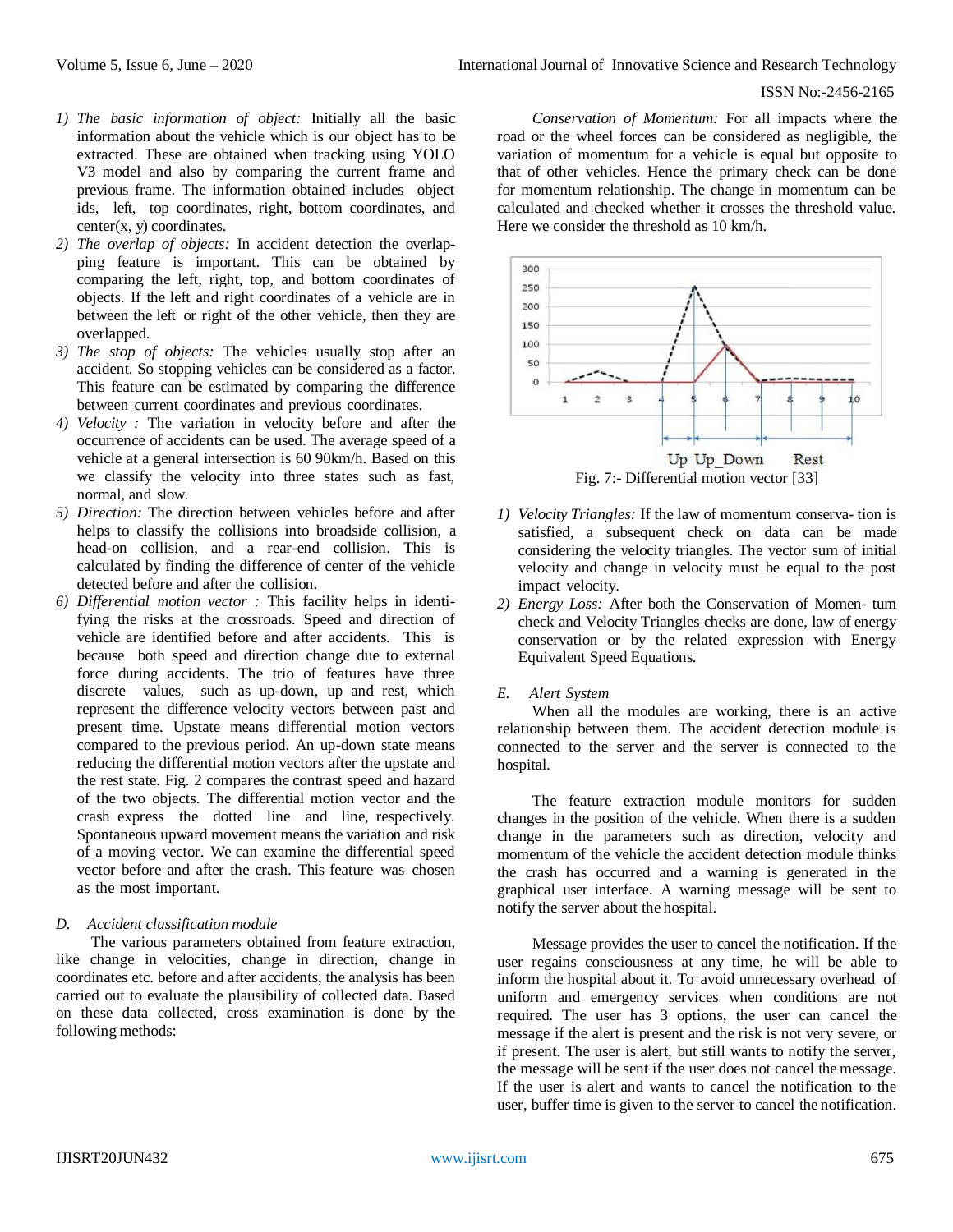The buffer time depends on the user's choice.

If the user does not cancel the notification on the server, the user's location, coordinates and timestamp during the crash is sent to the server. The server accepts these coordinates, assuming the user is unconscious. The server can be in any remote location and provide the appropriate service. It must be available at all times. Since the amount of data sent and received at any given time is very small, no additional costs should be applied to ensure availability at all times.

The server contains a database of all hospital IP addresses. Under the operation of the system and mechanism to identify the nearest hospital based on the coordinates obtained. After identifying the nearest hospital, the server notifies the hospital about the user's coordinates (location).

The Hospital receives a notification from the server about the user's location. The hospital uses a graphical user interface to display the user's location coordinates. Hospital operators can easily map coordinates on a map. This way the victim can provide medical emergency services in a short time. This can reduce time and mortality rate.

# **IV. EXPERIMENTAL EVALUATION**

We propose a model that detects accidents from the video footage and inform the authorities about the accident. Here we are extracting the accident images from the cctv footage. The extraction of images comes under the field of computer vision along with image processing. Mainly object detection is used to focus an object based on its size, coordinates and categorize them to various fields. By object detection we can get two dimensional images which will provide us more details about space, size, orientation etc.

Object detection we can use CNN, R-CNN, Fast RCNN, YOLO and SSD. Early days we use CNN for object detection like face identification, voice identification, etc. CNN is a convolutional neural network which is under the category of feed forward network. It can extract certain characteristics or features from an image. There are three layers in CNN: the convolution layer, pooling layer and the fully connected layer. Convolution layers function is to focus on input requirements. Pooling layer is in between the convolution layer and it is used to increase the effectiveness of feature extraction. Fully connected layers represent the output layer in a convolution neural network. -CNN consists of three modules, one module is dependent on categorical production. Second module is concerned with extraction features. And the last module is SVM(Support Vector Machine).

Fast R-CNN is a network where the whole image can be taken as input. Here a convolution feature map is created which consists of a full image with different convolution layers. The regional detection proposals inputting is different in R-CNN and Fast R-CNN. In R-CNN proposals are inputted as pixels and in Fast R-CNN it is inputted as feature maps.

Faster R-CNN is a network where object detection is faster. Region proposal problems solution is found out by this network. Compared to all models its computation speed is very less. So the image resolution is less than the input original image.

YOLO-You Only Look Once is another object detection. In an image what are the objects and where the images are present can be detected by only one look at the image. Instead of classification YOLO uses regression. And it can separate the bounding boxes and class probabilities for every part in an image. Within a single analysis it can predict the bounding boxes with class probabilities, only a single network is used for this process. A single CNN can predict multiple bounded boxes and also weights are given for these bounding boxes.

YOLOv3 is different as it is using logistic regression to find the object within bounding boxes. If the ground truth is overlapped with the bounding box which is greater than any other bounding box then object score must be one. If a bounding box overlaps the ground truth by a threshold which is not best, that type of predictions can be disregarded.

#### *A. CNN vs YOLO*

Both Faster R-CNN and YOLO consider its core as Convo- lutional Neural Network. YOLO partitions the image before using CNN for processing the image whereas RCNN keeps the whole image as such and only division of proposals take place later. In YOLO the image is partitioned into grids.

| Method               | mAP  | <b>FPS</b> | batch size | # Boxes     | Input resolution       |
|----------------------|------|------------|------------|-------------|------------------------|
| Faster R-CNN (VGG16) | 73.2 | 7          | ŀ          | $\sim 6000$ | $\sim 1000 \times 600$ |
| Fast YOLO            | 52.7 | 155        |            | 98          | $448\times448$         |
| YOLO (VGG16)         | 66.4 | 21         |            | 98          | $448 \times 448$       |
| <b>SSD300</b>        | 74.3 | 46         |            | 8732        | $300 \times 300$       |
| SSD512               | 76.8 | 19         |            | 24564       | $512 \times 512$       |
| <b>SSD300</b>        | 74.3 | 59         | 8          | 8732        | $300 \times 300$       |
| SSD512               | 76.8 | 22         | 8          | 24564       | $512 \times 512$       |

## Table 2:- SPEED AND PERFORMANCE COMPARISON [36]

Table given above contains the comparison of speed and performance of detectors. Fast YOLO is fastest but YOLO has the highest precision compared to Fast YOLO. So it is used for detection of objects. Fast YOLO is the fastest detector; it is two times precise as any other detectors within 52.7 percent map. YOLO can increase its map to 66.4 percent in its real time performance. When we consider the accuracy FasterRCNN is the most suitable algorithm. Super Fast YOLO can be chosen if accuracy is not given much importance. When we consider the error formation YOLO is having most of the localization errors. While Fast R-CNN has many background errors and only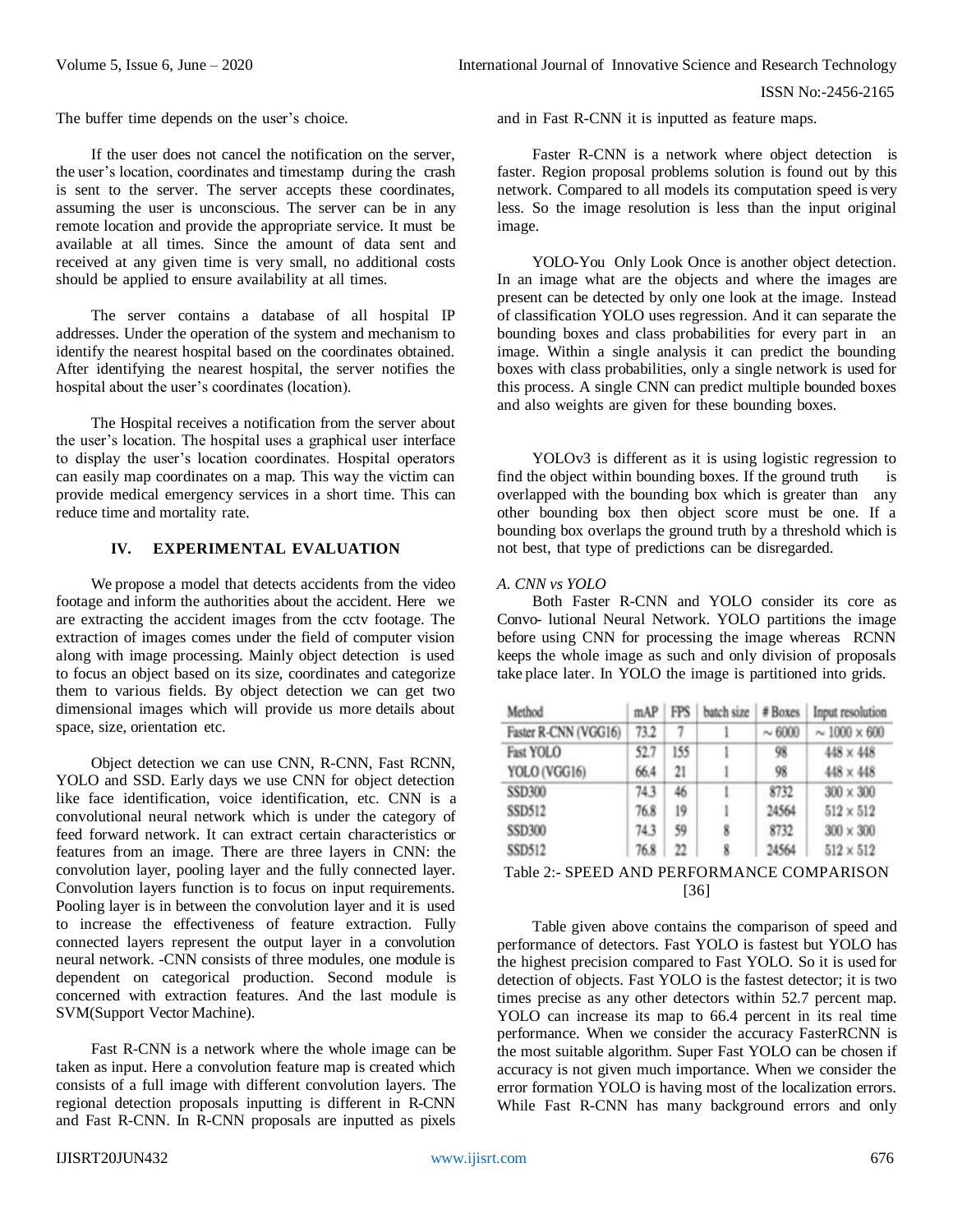limited no of localization errors.

Thus we choose YOLO as the best object detection algorithm for detecting accidents and classifying it into major and minor accidents.

#### **V. CONCLUSION AND FUTURE WORK**

This paper is all about video extraction based accident detection from road traffic surveillance videos. We are extracting the image of accidents from crash videos and thus detect it as an accident. For this detection we use the YOLOv3 neural network which is more precise than any other neural network. The detected accidents are reported to the authorities to reduce the human interventions and to get immediate care for the human lives. Thus it is tested for various stages of road accidents. It is also tested for different types of collisions with different types of vehicles. The results show that this is a precise model for detecting accidents for traffic surveillance and alerting the authorities.

As a future work we can include the classification of the detected accidents into major and minor accidents. Thus major accidents can be reported to the nearby hospitals and minor accidents to the relatives. And also an extension to the current project the road events can also be detected and any road traffic violations can be found out.

#### **ACKNOWLEDGEMENTS**

The paper is prepared by taking assistance from various reference papers, we are thankful to them. We also express our gratitude to our professors and guides for helping us throughout the work.

#### **REFERENCES**

- [1]. **Road Crash Statistics. (Sep. 2016).** [Online]. Available: https://asirt.org/ initiatives/informing-road-users/roadsafety-facts/road- crash-statistics.
- [2]. **C.-M. Tsai, L.-W. Kang, C.-W. Lin, and W. Lin,**  "Scene-based movie summarization via role-community networks," .", *IEEE Trans. Circuits Syst. Video Technol., vol. 23, no. 11, pp. 1927–1940, Nov. 2013.*
- [3]. **M. Tavassolipour, M. Karimian, and S. Kasaei,** "Event detection and summarization in soccer videos using Bayesian network and Copula,"
- [4]. .", *IEEE Trans. Circuits Syst. Video Technol., vol. 24, no. 2, pp. 291–304, Feb. 2014.*
- [5]. **S. Parthasarathy and T. Hasan,** "Automatic broadcast news sum- marization via rank classifiers and crowdsourced annotation," in Proc. IEEE ICASSP, Apr. 2015, pp. 5256–5260.
- [6]. **M. Cote, F. Jean, A. B. Albu, and D. Capson**, "Video summarization for remote invigilation of online exams," .", *in Proc. IEEE WACV, Mar. 2016, pp. 1–9.*
- **[7]. G. J. Simon, P. J. Caraballo, T. M. Therneau, S. S. Cha, M.**
- [8]. **R. Castro**, and P. W. Li, "Extending association rule summarization techniques to assess risk of diabetes mellitus," .", *IEEE Trans. Knowl. Data Eng., vol. 27, no. 1, pp. 130–141, Jan. 2015.*
- [9]. **T. Yao, T. Mei, and Y. Rui**, "Highlight detection with pairwise deep ranking for first-person video summarization," in Proc. IEEE CVPR, Jun. 2016, pp. 982–990.
- [10]. **S. S. Thomas, S. Gupta, and K. S. Venkatesh,**  "Perceptual video summarization—A new framework for video summarization,".", *IEEE Trans. Circuits Syst. Video Technol., vol. 27, no. 8, pp. 1790–1802, Aug. 2016.*
- [11]. **M. Ajmal, M. H. Ashraf, M. Shakir, Y. Abbas, and F. A. Shah,** "Video summarization: Techniques and classification," .", *in Computer Vision and Graphics (Lecture Notes in Computer Science), vol. 7594. Springer, 2012, pp. 1–13. [Online].*
- [12]. **S. Zhang, Y. Zhu, and A. K. Roy-Chowdhury,**  "Context-aware surveillance video summarization,".", *IEEE Trans. Image Process., vol. 25, no. 11, pp. 5469– 5478, Nov. 2016.*
- [13]. **L. Zhang, L. Sun, W. Wang, and Y. Tian, "KaaS**: A standard framework proposal on video skimming," .", *IEEE Internet Comput., vol. 20, no. 4, pp. 54–59, Jul./Aug. 2016.*
- [14]. **L. Itti, C. Koch, and E. Niebur**, "A model of saliencybased visual attention for rapid scene analysis,".", *IEEE Trans. Pattern Anal. Mach. Intell., vol. 20, no. 11, pp. 1254–1259, Nov. 1998.*
- [15]. **Y.-F. Ma, X.-S. Hua, L. Lu, and H.-J. Zhang**, "A generic framework of user attention model and its application in video summarization,".", *IEEE Trans. Multimedia, vol. 7, no. 5, pp. 907–919, Oct. 2005.*
- [16]. **Y. Pritch, A. Rav-Acha, and S. Peleg**, "Nonchronological video synopsis and indexing,".", *IEEE Trans. Pattern Anal. Mach. Intell., vol. 30, no. 11, pp. 1971–1984, Nov. 2008.*
- [17]. **Y. He, Z. Qu, C. Gao, and N. Sang**, "Fast online video synopsis based on potential collision graph," .", *IEEE Signal Process. Lett., vol. 24, no. 1, pp. 22–26, Jan. 2017.*
- [18]. **S. Chakraborty, O. Tickoo, and R. Iyer**, "Adaptive keyframe selec- tion for video summarization,".", *in Proc. IEEE WACV, Jan. 2015, pp. 702–709.*
- [19]. **J. Xu, L. Mukherjee, Y. Li, J. Warner, J. M. Rehg, and V. Singh**, "Gaze-enabled egocentric video summarization via constrained submodular maximization,".", *in Proc. IEEE CVPR, Jun. 2015, pp. 2235–2244.*
- [20]. **F. Hussein, S. Awwad, and M. Piccardi**, "Joint action recognition and summarization by sub-modular inference," .", *in Proc. IEEE ICASSP, Mar. 2016, pp. 2697–2701.*